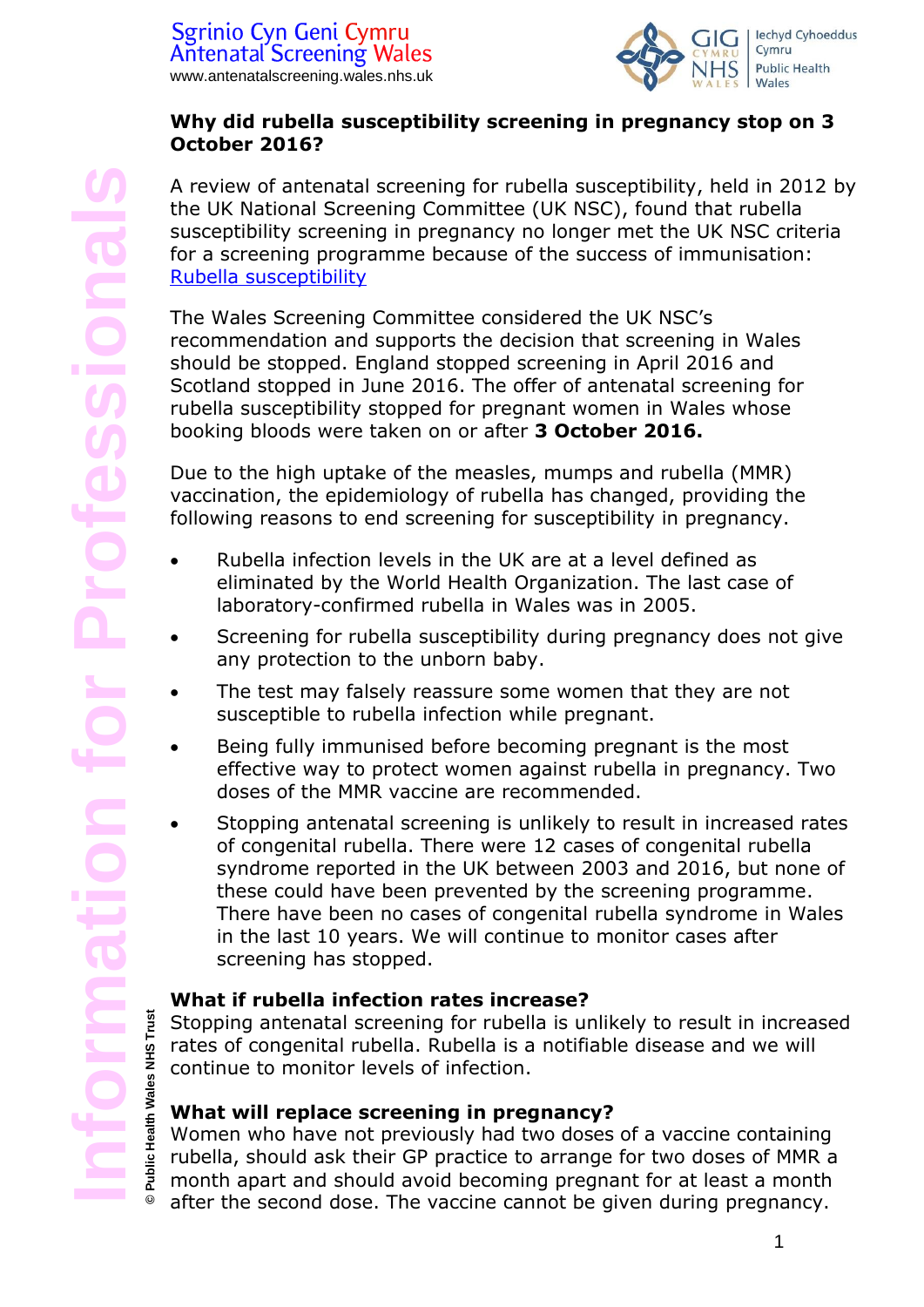**© Public Health Wales NHS Trust**

# **How can a woman find out which immunisations she has had?**

If a woman is not sure of her immunisation status she should ask her GP surgery to check her immunisation history, which may be recorded in her GP records.

# **Can a woman have her rubella status checked when pregnant if she is not sure which immunisations she has had?**

No, the screening programme stopped on 3 October 2016.

# **As a GP, can I ask for a woman's rubella status to be checked?**

No, the screening programme finished on 3 October 2016.

#### **What if a woman knows she has had two doses of MMR** – **can she be sure that she is immune to rubella?**

Because of the long-term effectiveness of the MMR vaccine, we can say that experience shows that two doses provide immunity to rubella. The protection from MMR immunisation lasts for at least 40 years.

# **We have given midwives the following information.**

- All pregnant women should have an MMR vaccination history taken by their midwife.
- Women should be made aware that they will be protected from rubella if they have had two doses of MMR. If they cannot remember having two doses of MMR they should discuss this with their GP after the birth. As MMR is a live vaccine it should not be given in pregnancy.
- The All Wales hand-held maternity records (March 2019 page 33) have been updated to include information about rubella and a section relating to MMR status and consent for postnatal MMR, if required.
- This section should be completed by the midwife following a discussion with the woman about her vaccination history.
- The woman's MMR status should be recorded.
- If catch up MMR is required after the baby is born, the woman's consent/agreement to have the vaccine should be documented.
- If catch up MMR is **not** required then "consents to MMR" should be marked as not applicable (N/A).
- Women should be reminded to report any rashes or contact with rashes in pregnancy to their midwife or doctor.
- Midwives should be aware of the 'infections and rashes in pregnancy guideline' for how to deal with rashes in pregnancy. This is available on the Antenatal Screening Wales website.